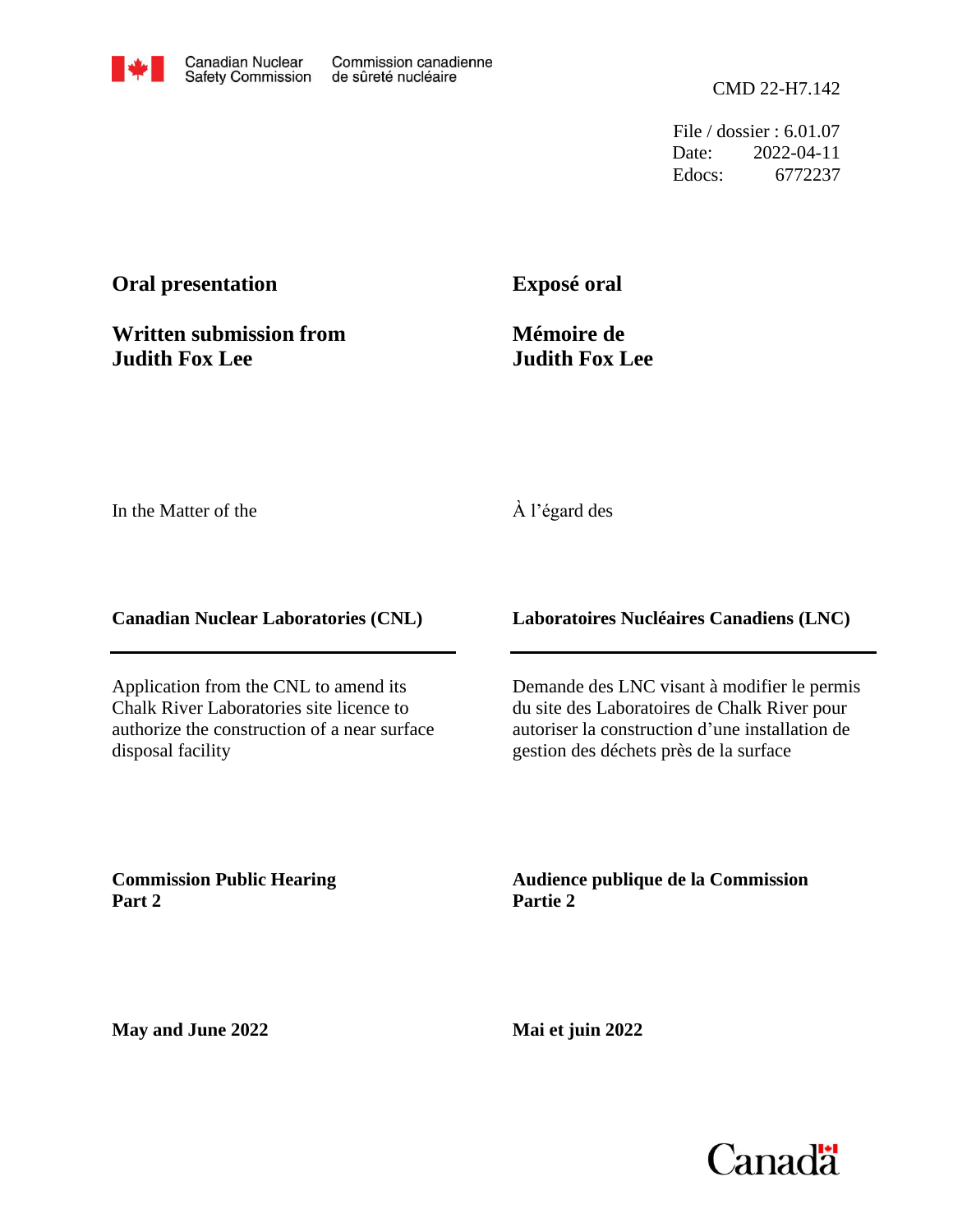# *Natural Rights in Canada for Environmental Protections:*

**Submission to the Public Commission Hearing on The Application from the Canadian Nuclear Laboratories to The Canadian Nuclear Safety Commission to Amend its Chalk River Laboratories Site License to Authorize the Construction of a Near Surface Disposal Facility** 

**by Judith Fox Lee April 11, 2022**

## **Introduction & Background – 77 Years of Unsolved Legacies of the Nuclear Age**

I make this submission to highlight the need for the Canadian Nuclear Safety Commission (CNSC) to uphold its main mandate to regulate the development, production and use of nuclear energy in Canada to protect health, safety and the environment, by rejecting the license application from the Canadian Nuclear Laboratories to construct a (misleadingly named) Near Surface Disposal Facility (NSDF) at Chalk River, less than one kilometer away from the Ottawa River. The internationally accepted definition of "near surface disposal facility" is "a facility consisting of *engineered trenches or vaults constructed on the ground surface or up to a few tens of metres below ground level*." This misnamed NSDF would be totally above ground, and similar to a municipal landfill, except that this is proposed mound is 60 feet in height!

A **peer review** of Canada's framework for nuclear safety was conducted in 2019 by a team of **20 senior nuclear regulatory experts from 17 countries under the International Atomic Energy Agency (IAEA)**. The Review team found "**no evidence**", beyond the principles contained in the *Policy Framework*, **of a "governmental policy or strategy related to radioactive waste management**." It found that the *Policy Framework* "...does not encompass all the needed *policy elements* nor a *detailed strategy* or *corresponding arrangements* [emphasis added] … for radioactive waste management..." Specific aspects of this deficient management approach which bear directly on the proposed facility and its risk-prone outcomes will be further detailed in sections which follow.

It has been clear, in tracking our Canadian nuclear waste management attempts over its history since inception in 1957, that there is a significant protocol and strategy vacuum as measured against the highest-held industry standards from the IAEA. These notable gaps have allowed the promotion and realization of substandard radioactive waste methodologies and facilities in Canada. However, **the** *other* **overwhelming reason for these lax outcomes, has been, in all fairness and at the heart of the matter, the persistent, widely-documented, global dearth of viable and successful nuclear waste management solutions.** That is, Canada can no doubt greatly improve our own management of nuclear wastes by improved project design and planning, scheduled waste monitoring, tracking and recording of inventories, greater regulation of transportation of radioactive materials, and other improved protocols with stricter adherence to evidence-based strategies, *but in essence, actual fixes for the 'big-picture' problems of waste remain globally elusive because the Issue has truly remained unsolvable.*

This July will mark the 77<sup>th</sup> anniversary of having no viable solution to the waste management problems of the nuclear age. Nuclear experts, trying their absolute best, with hugely-funded efforts throughout this entire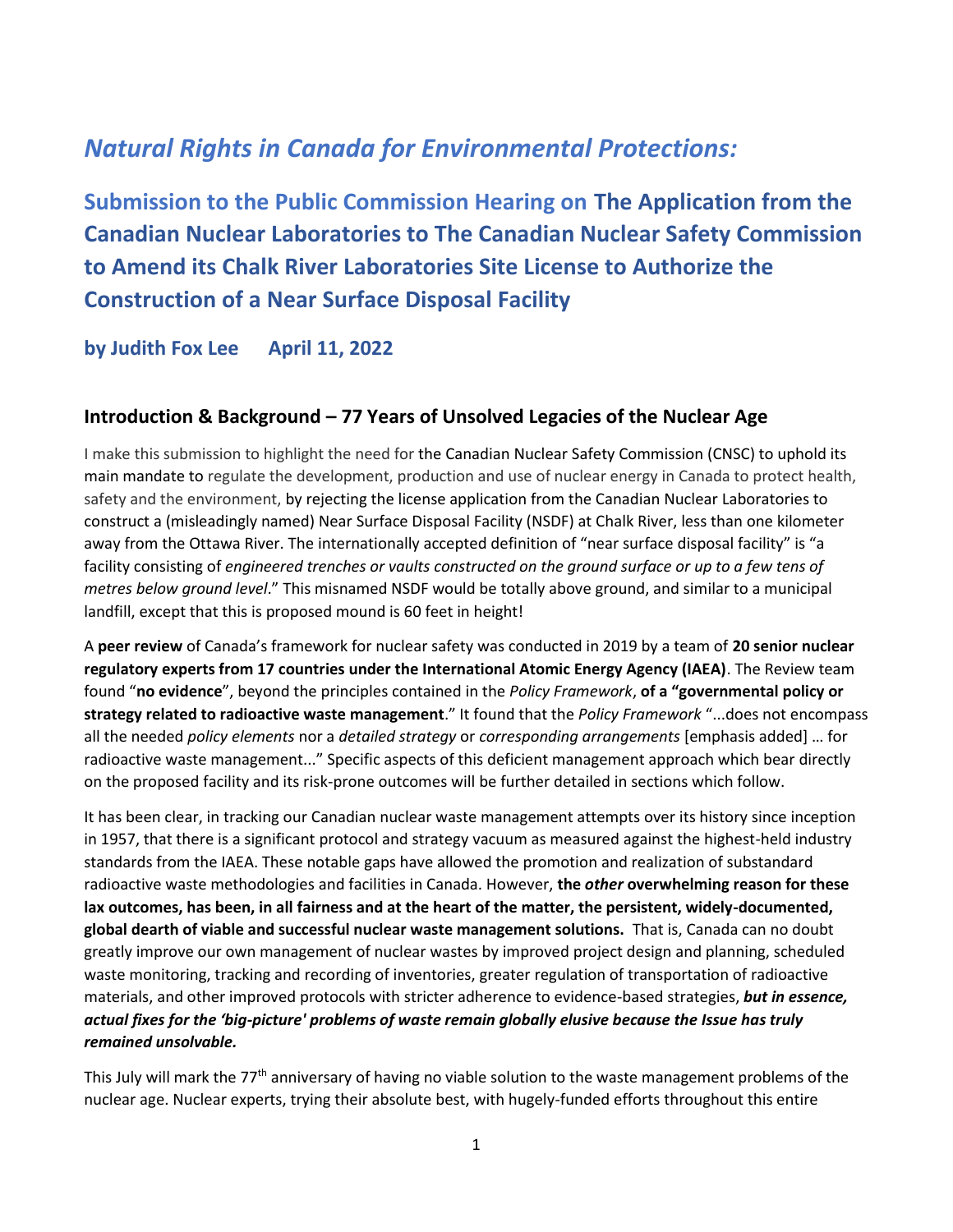period, have still come up empty handed. There have been many different theories and propositions, funded into highly expensive projects, only to be generally followed by one failure after another. This must finally be recognized. No fault of anyone. Handling such incredibly poisonous, unimaginably long-lived toxins is simply beyond our limited human capacities for both engineering and the perfect execution and maintenance required. There have been so many promises, attempts, misses, failures and infamous accidents which consistently demonstrate dangerous, if by times well-hidden, results, such that it remains inexplicable that anyone can still conceive of this technology as safe, green or healthy. Indeed, the global industry's efforts on the waste problem have been characterized by many observers and even several top experts in the field itself (such as Sir Brian Flowers, Philip Pahner, Professor Emelyanov of the USSR, and Dr. John Gofman, to name a few) as a failed mixture of unrealistic hopes and misguided speculation.

To date, there are no schemes for successful long term safe storage or for transmuting these toxins into harmless substances. So the problem remains: how to keep radioactive waste of all types in as safe storage as possible until it decays after tens or hundreds of thousands of years or even much longer in some cases. The depository must be absolutely reliable as the quantities of poison are tremendous. We have simply had no practical experience with such a long-term project to date. (To put these vast time periods into some perspective, the appearance of the Neanderthals was a mere 75,000 years ago, by comparison.) The solution would also require societies with unprecedented stability and mutual cooperation. Recent events carried out by Russian troops holding Ukranian power plants hostage give evidence of how far we are from meeting that requirement. As do the entire nuclear weapons programs. So, again, but well worth repeating, Canadians will be burdened with storing and guarding the entire range of toxic waste products for huge geological time periods, and burdened simultaneously with preventing the wastes from contaminating our precious, irreplaceable biosphere and our biological populations of all types, human, fauna and flora.

Finally, the other huge, unsolved aspect of this waste management problem is the multiple and complex layers of transportation required for storage of these ultimately dangerous materials through our air and over our land and bodies of water, the challenges of which cannot be overestimated. Some nuclear physicists such as John W. Gofman have emphasized that this is the most intractable, hopeless part of the problem -- the extent of loss of radioactive waste into the environment during packaging and movement to 'final' storage locations, wherever and whatever they may be. Transportation of these various waste products has already taken place (usually unbeknownst to us, in our unsuspecting, everyday lives) through major population centres (--but all types of places are equally important, including our less spoiled and less developed, wild and rural places—) by specialized tanker trucks, railroads, ships and planes. All these means are prone to their own accidents and failures.

So, it is a great burden for Canadians on all these bases, whether due to technical failure, human error, or terrorism, to shoulder fears that atomic products will get out of control during our lives or the lives of our children, or grandchildren and also that the shadow of plutonium poisoning will remain hanging over our health and earth for the unimaginably long-term future.

This is growing more and more true, right now, when our energy needs are seeing real viable solutions with sustainable, clean and renewable sources and with minuscule costs, in comparison. *Why saddle ourselves any further with these unacceptable existential risks? These are not just energy decisions. They are decisions about the fate of our perceived as pristine home and native land, and of the people and wildlife that we hope will still live here in a thousand years and, maybe a thousand thousand years.*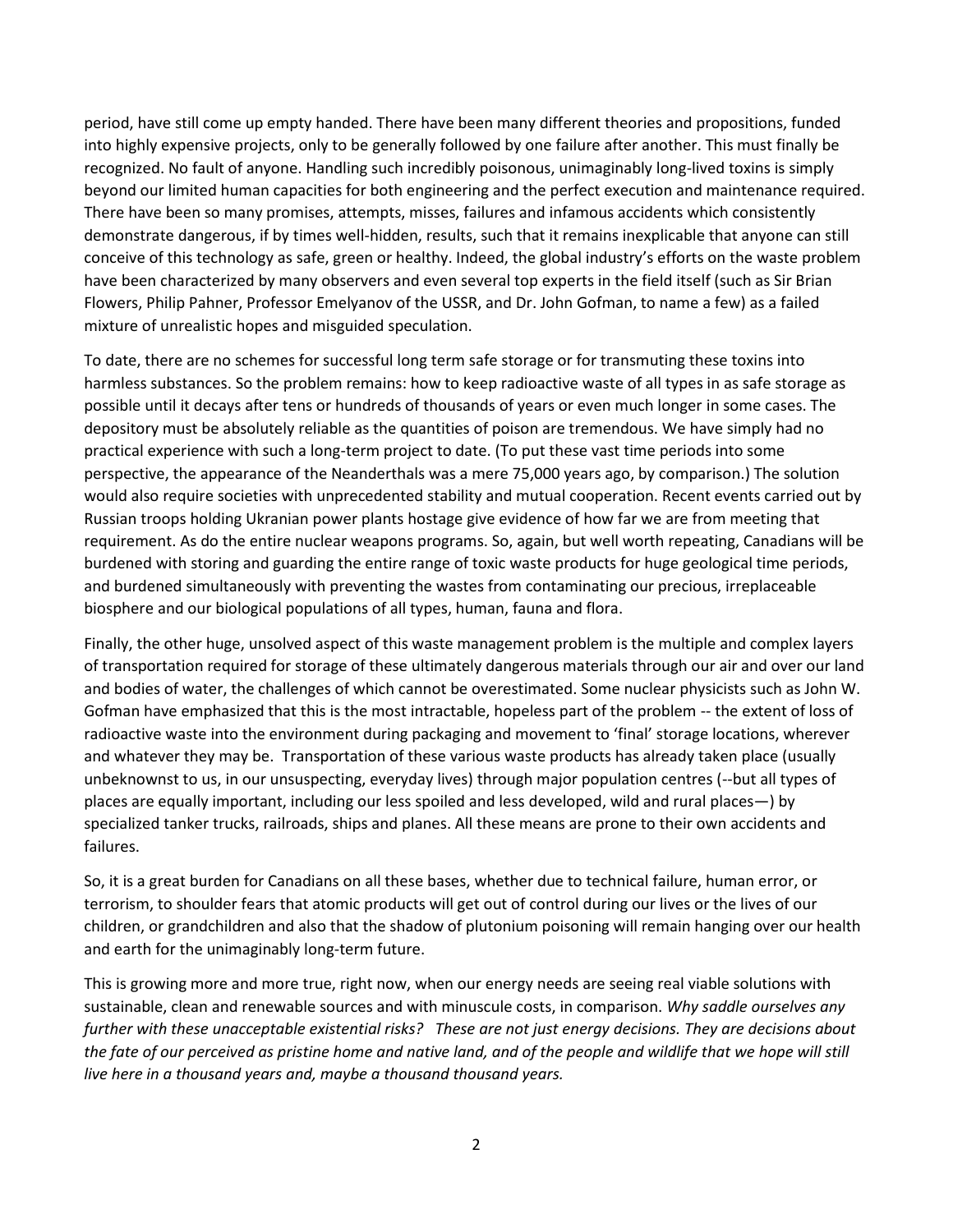To quote our top Canadian independent nuclear expert, Dr. Gordon Edwards on this subject, from his expert testimony to the Natural Resources Parliamentary Committee , speaking on *The Future of Canada's Oil, Gas, Mining and Nuclear Sectors,* December 2016: "The greatest challenge facing the nuclear industry today is the question of nuclear waste, including the dismantling of radioactive structures and the decontamination of radioactive sites. Going forward, parliamentarians need to play a much more active oversight role. The industry is making plans to abandon these dangerous wastes right beside major bodies of water, such as the Ottawa River, Lake Huron, Lake Ontario, and the Winnipeg River. Important matters of public policy are being decided by default, by the nuclear industry and its [captured] regulator, based on technical considerations buttressed with scientific extrapolations, but these decisions are not wholly technical in nature, as they will implicate society as a whole." He says our elected Parliamentarians must be more involved: "It would be beneficial to Canadians if the various agencies of the nuclear establishment, such as AECL, the CNSC, and the NWMO, were called upon to report regularly to a parliamentary committee at least once per session." This would greatly increase the transparency of what is being planned, and could establish a specified, bona fide, embedded role for government in the nuclear waste and other industry management issues. Similarly, with respect to the development and implementation of a more mature and integrated nuclear waste strategy, we should also enable independent scientists and related experts, Indigenous peoples or concerned civil society/community representatives, to have a right to access information, to engage in *on-going decision-making*, and to know the full risks of management and decommissioning— and *not just at the initial planning stages of these nuclear management policies*.

# **Major Problems with this** *Above Ground* **Dump Proposal (which is what it is, despite its name)**

Unfortunately, the current proposal to build a **giant, uncovered (for 50-years or longer), above ground nuclear dump that would obviously not isolate radioactive wastes from the biosphere** (as required by IAEA), mirrors the same serious flaws. The greatest is that according to the IAEA, a "disposal facility at or near the surface makes it susceptible to processes and events that will degrade its containment and isolation capacity over much shorter periods of time." Such a facility is not suitable for long-lived radioactive materials according to the IAEA. The proposed facility would not be in compliance with international safety standards/practice for radioactive waste disposal because it would violate a key principle of radioactive waste management - that the radioactive inventory must decay to an internationally accepted level within the design life of the facility to allow release from regulatory oversight. If this sounds impossible, you are correct! The report contains no discussion of "end state"objectives. Long-lived radionuclides proposed for disposal in the mound - if present in packaged wastes at maximum permitted limits - would not decay to clearance levels for thousands to millions of years. CNSC's environmental assessment report is supposed to cover all licensing stages, including decommissioning and abandonment (removal from regulatory control). But it contains absolutely no mention of an end-state report. This is a fatal omission in the environmental assessment.

Other major problems of this proposal include a lack of mature planning, a lack of intelligent siting (It appears that proximity to contaminated structures awaiting demolition at AECL's Chalk River Laboratories—not environmental protection—was the priority in the siting for the NSDF. The proponent and CNSC staff failed to seriously consider *alternative sites* that would avoid rapid discharge of radioactive and hazardous substances to a major water body, and avoid placing wastes in an area with a high water table.), lack of sufficient time or consideration for genuine community consultation (note the recent request by the Algonquins of Barriere Lake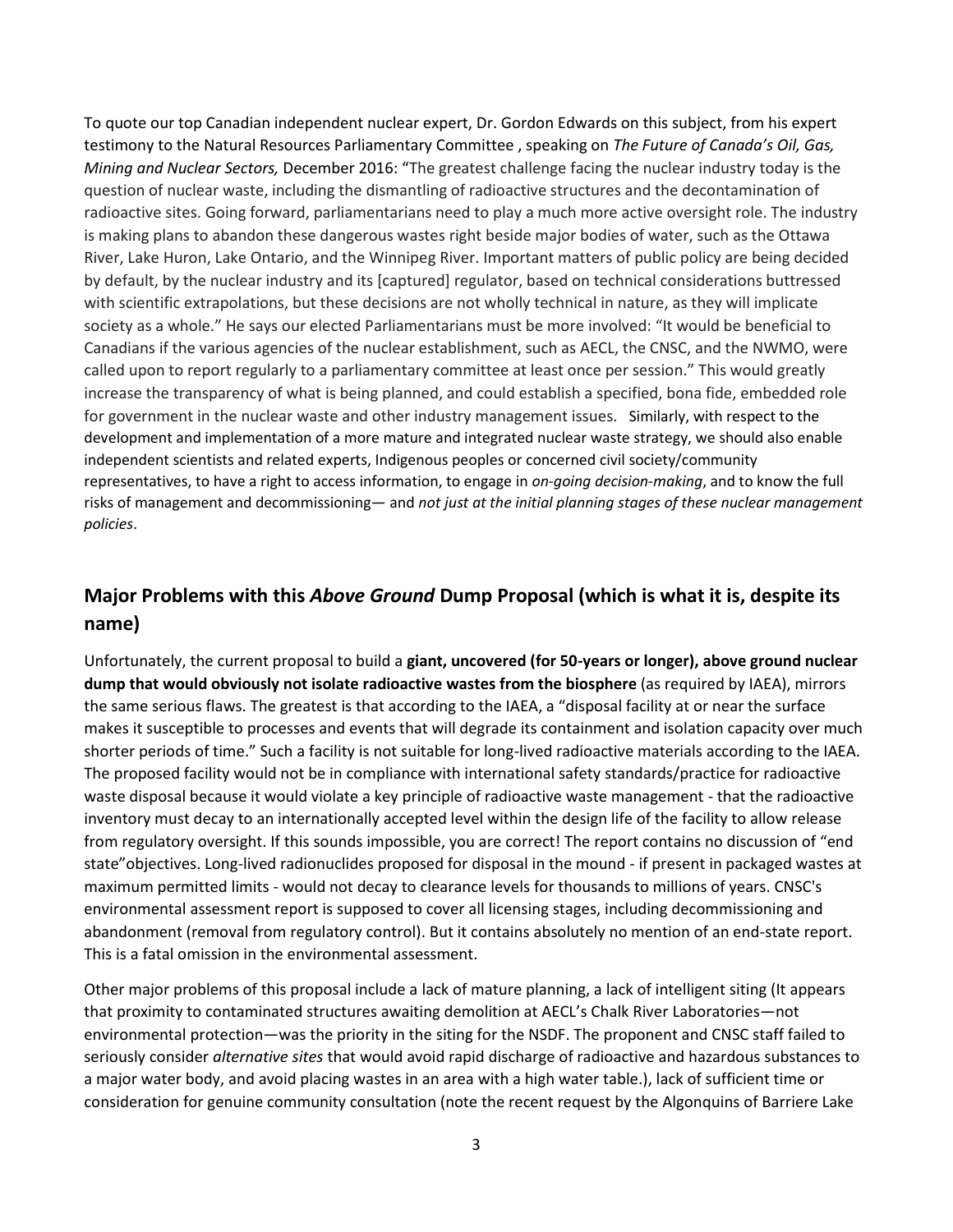and others to halt the licensing proceedings, and note the more than 140 municipalities and the Assembly of First Nations which have already voiced loud objection by official resolutions due to the glaring unsuitability of the site) and lack of optimal design elements for protection of the environment – problems that we have seen fail under many different circumstances around the world to date. I will continue to examine the most objectionable elements of this particular proposal throughout the rest of this submission.

In a large area, 11 hectares, to a maximum height of 25 meters, (possibly the largest containment of its type in the world, accepting both low- and medium-level wastes) the plan is to lay down two non-leak-proof plastic liners as currently used in municipal dumps (??!!), and pile to an estimated amount of one million cubic meters of mixed nuclear wastes (about 40% of Canada's total current nuclear wastes!) over a 50+ year period. The proposed liner membranes are subject to physical and chemical deterioration, punctures, improper installation, among other problems, the greatest of which might be the fact that no plastic membrane currently invented can last even remotely near the longevity of the wastes themselves. Plastic membranes break down relatively quickly, within the years of a single human lifespan. With no cap to be installed until the closure date of the operation, all materials therein openly exposed during the operational period to rain, wind and snow, freeze and thaw cycles and increasing extreme weather events, and then locate the whole mess within a kilometer of the Ottawa River, with a steep downward hillside slope to a wetland and lake area below (which is already contaminated by the Chalk River facility effluents). Original site selection criteria announced by the proponent would have excluded any site with more than a 10% slope. The criterion was later changed to 25%, apparently to allow for the chosen site! Proposed leachate and water treatment systems could breakdown or fail, and either of these events could lead to the Ottawa River being rapidly contaminated. There is no way to remove any leaked tritium which would make the water radioactive.

This project, if completed, would put Canadians in this region at direct risk of adverse effects on their drinking water, (the Ottawa River flowing into the St. Lawrence provides a drinking water source to millions of Canadians, in many towns and cities including Ottawa and Montreal), their air (by wind), their land (through seepage, and through airborne isotopes falling to earth) and therefore on their food, all of which will contribute to the degradation of health, of much-prided biodiversity of animals, birds and fish among other creatures, and not least, of our beautiful environment (immediately destroying acres of trees, and potentially contaminating a much wider region), with the same risks and outcomes continuing for hundreds of thousands of years, and longer, for future generations of Canadians, due to the unrefuted longevity of the full range of radioisotopes which would be dumped. The proposed site lies on a major fault line in a seismically-active region as identified by Natural Resources Canada. The underlying bedrock has been identified as being porous and fractured, with high levels of groundwater flow, going directly into the Ottawa River. Finally, there is relatively little about human health risks in the document, beyond the *unsupported assertion* that radiation doses will be within "acceptable limits."

#### **This proposal can simply not be considered a mature, sophisticated waste management design, nor, by extension, can it** *be considered to regulate our nuclear waste management in a way which affords any protection whatsoever of Canadians and our environment by any reasonable definition,* **the main mandate of the CNSC.**

Therefore, at this time, the federal government and specifically, CNL which has complete responsibility for the management of this proposed radioactive waste site, and the CNSC which is tasked with the approval or cancelation decision for licensing this project, **need to be strongly reminded of the direct, potent risk mechanisms to human health and well-being, and of the simultaneous risks of damage to our living, natural environments, our flora and**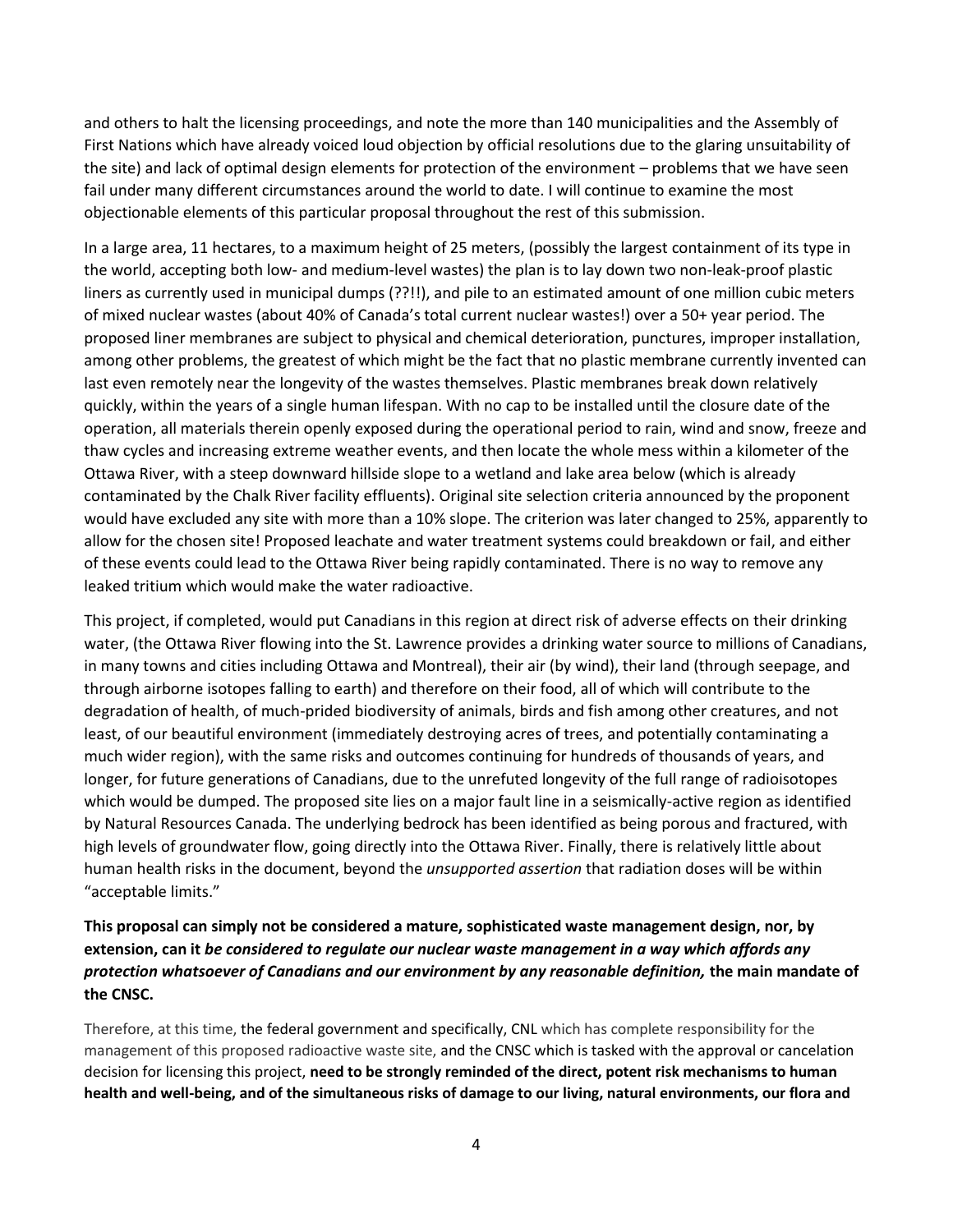#### **fauna, our irreplaceable Canadian biodiversity, our precious water, air, land (which produces our food supplies) and other invaluable natural resources.**

So, here is a brief but critical outline of these potent risk mechanisms, for these stated purposes: To contribute to the improved understanding of everyone involved in this decision at the CNSC to be able to easily *carry out its own stated mandate to protect the environment and current and future generations of Canadians, by rejecting this license request.*

More targeted comments and objections to specific aspects of the NSDF – which will echo closely what many other concerned individuals, indigenous and otherwise, community organizations and scientific bodies have also officially expressed in current and earlier phases of this public engagement process—will immediately follow these important reminders. *I submit this review of the potent, intrinsic health risks inherent in nuclear wastes and more specific objections to the proposal which follow, for the purpose of contributing to the best possible decision: a clear rejection of this hopeless and dangerous plan.*

# **Effects of Ionizing Radiation on Human, Animal, Fish, Avian and other Species' Health**

**Microphysics:** In nature, energy is regularly cast off from unstable atomic structures. When these particles or energies leave their previous orbits or shells and radiate outward, they are capable of imparting an electrical charge to other matter they encounter, and so are called "ionizing radiation." Such radiation can be, and is, quite damaging to biological structures.<sup>[\[i\]](https://ukc-word-edit.officeapps.live.com/we/wordeditorframe.aspx?new=1&ui=en%2DUS&rs=en%2DUS&wdorigin=OFFICECOM-WEB.START.NEW-INSTANT&wdenableroaming=1&mscc=1&wdodb=1&hid=AA402FA0-40B2-3000-E9A6-1149598EA974&wopisrc=https%3A%2F%2Fvipassanatrust-my.sharepoint.com%2Fpersonal%2Fjudith_fox-lee_dhamma_org%2F_vti_bin%2Fwopi.ashx%2Ffiles%2Fac549aeca4a1490da830909acbe5a9fd&wdhostclicktime=1648761884544&jsapi=1&jsapiver=v1&newsession=1&corrid=94af02c4-cca4-43d3-8c66-862e081d0db3&usid=94af02c4-cca4-43d3-8c66-862e081d0db3&sftc=1&mtf=1&sfp=1&wdredirectionreason=Unified_SingleFlush&rct=Medium&ctp=LeastProtected#_edn1)</sup> As atomic physicist John Gofman described it:

**"With ionizing radiation**, electrons are removed from their atoms, and endowed with energies huge compared to those in ordinary chemical reactions. Such electrons maraud for great distances (compared with atomic dimensions in angstroms) and have the chemical capability to break any kind of bond one might care to visualize. In living biochemical systems, reactions are carefully controlled, often by special geometric juxtaposition of the reactants. A marauding high-speed electron simply does not notice all this elegant juxtaposition. It can break anything, anywhere. And once it has ripped an electron out of an atom in a molecule, that molecule is itself at such a high-energy level that it can produce all kinds of chemical reactions that would never have been possible without the ionizing radiation." [\[ii\]](https://ukc-word-edit.officeapps.live.com/we/wordeditorframe.aspx?new=1&ui=en%2DUS&rs=en%2DUS&wdorigin=OFFICECOM-WEB.START.NEW-INSTANT&wdenableroaming=1&mscc=1&wdodb=1&hid=AA402FA0-40B2-3000-E9A6-1149598EA974&wopisrc=https%3A%2F%2Fvipassanatrust-my.sharepoint.com%2Fpersonal%2Fjudith_fox-lee_dhamma_org%2F_vti_bin%2Fwopi.ashx%2Ffiles%2Fac549aeca4a1490da830909acbe5a9fd&wdhostclicktime=1648761884544&jsapi=1&jsapiver=v1&newsession=1&corrid=94af02c4-cca4-43d3-8c66-862e081d0db3&usid=94af02c4-cca4-43d3-8c66-862e081d0db3&sftc=1&mtf=1&sfp=1&wdredirectionreason=Unified_SingleFlush&rct=Medium&ctp=LeastProtected#_edn2) **Therefore, ionizing radiation such as that created by nuclear waste, causes by its very nature an accelerated entropy of biological systems.**

**In the human cell**, certain chemical bonds are crucial to the integrity of the genetic code and breaking just a few of these bonds may endow the code with a permanent alteration. **When a mutated gene is responsible for regulating normal cell growth, an uncontrolled proliferation of damaged cells, or cancer**, can develop. **When mutation occurs in the procreative cells or in the developing embryo, birth defects** can result. **When mutation occurs in the bloodforming tissue**, **impairment of the immune response system** can result, and this can **increase susceptibility to an entire spectrum of human diseases**.

**Radiation is therefore said to be mutagenic (cell-mutating), carcinogenic (cancer-causing), teratogenic (birth-defect inducing), and immuno-suppressing (resistance-impairing).**

All of these effects, which begin at a submicroscopic level, remain invisible for extended periods of time until they reach observable proportions. The latent period may be decades in the case of an incipient cancer, or it may be centuries in the case of a genetic effect. **Another aspect of nuclear waste, then, is contributing to the suffering, ill health, and death of humans and all other life forms, over extremely long periods of time,[\[iii\]](https://ukc-word-edit.officeapps.live.com/we/wordeditorframe.aspx?new=1&ui=en%2DUS&rs=en%2DUS&wdorigin=OFFICECOM-WEB.START.NEW-INSTANT&wdenableroaming=1&mscc=1&wdodb=1&hid=AA402FA0-40B2-3000-E9A6-1149598EA974&wopisrc=https%3A%2F%2Fvipassanatrust-my.sharepoint.com%2Fpersonal%2Fjudith_fox-lee_dhamma_org%2F_vti_bin%2Fwopi.ashx%2Ffiles%2Fac549aeca4a1490da830909acbe5a9fd&wdhostclicktime=1648761884544&jsapi=1&jsapiver=v1&newsession=1&corrid=94af02c4-cca4-43d3-8c66-862e081d0db3&usid=94af02c4-cca4-43d3-8c66-862e081d0db3&sftc=1&mtf=1&sfp=1&wdredirectionreason=Unified_SingleFlush&rct=Medium&ctp=LeastProtected#_edn3) tens of thousands of years in some cases, or even more, as we all know.**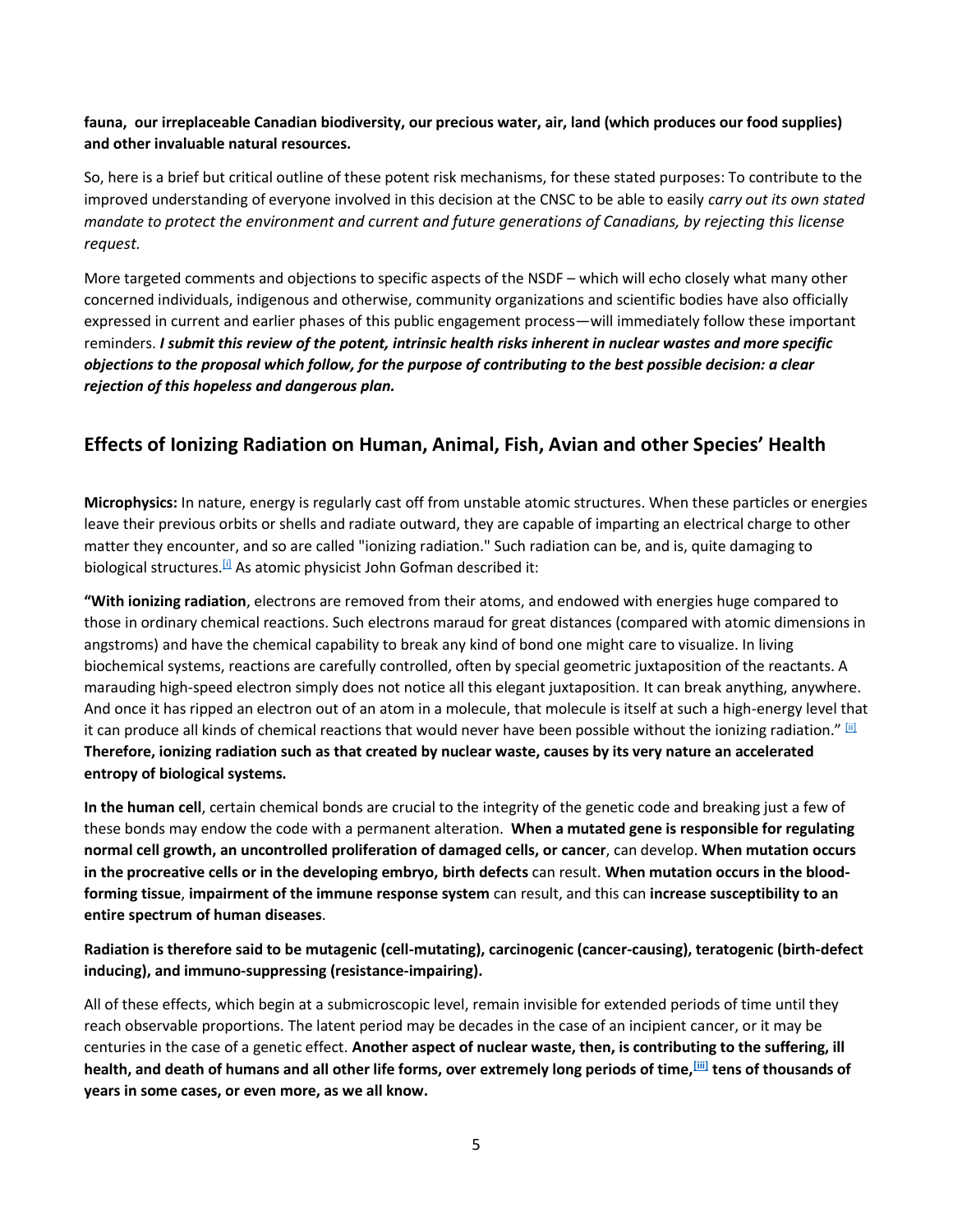Declassified reports from the Manhattan Project show that senior health physicists knew or suspected that: "... the genetic effect [from radiation] **has no threshold and exposure is not only cumulative in the individual, but in succeeding generations.[\[iv](https://ukc-word-edit.officeapps.live.com/we/wordeditorframe.aspx?new=1&ui=en%2DUS&rs=en%2DUS&wdorigin=OFFICECOM-WEB.START.NEW-INSTANT&wdenableroaming=1&mscc=1&wdodb=1&hid=AA402FA0-40B2-3000-E9A6-1149598EA974&wopisrc=https%3A%2F%2Fvipassanatrust-my.sharepoint.com%2Fpersonal%2Fjudith_fox-lee_dhamma_org%2F_vti_bin%2Fwopi.ashx%2Ffiles%2Fac549aeca4a1490da830909acbe5a9fd&wdhostclicktime=1648761884544&jsapi=1&jsapiver=v1&newsession=1&corrid=94af02c4-cca4-43d3-8c66-862e081d0db3&usid=94af02c4-cca4-43d3-8c66-862e081d0db3&sftc=1&mtf=1&sfp=1&wdredirectionreason=Unified_SingleFlush&rct=Medium&ctp=LeastProtected#_edn4)**] As health physics, microbiology, and human radio-epidemiology developed, **our early optimism about the harmlessness of low-level radiation vanished. Repeated studies verified that radiation is a powerful bio-genetic poison, capable of causing irreversible health damage at the lowest measurable doses.**[\[v\]](https://ukc-word-edit.officeapps.live.com/we/wordeditorframe.aspx?new=1&ui=en%2DUS&rs=en%2DUS&wdorigin=OFFICECOM-WEB.START.NEW-INSTANT&wdenableroaming=1&mscc=1&wdodb=1&hid=AA402FA0-40B2-3000-E9A6-1149598EA974&wopisrc=https%3A%2F%2Fvipassanatrust-my.sharepoint.com%2Fpersonal%2Fjudith_fox-lee_dhamma_org%2F_vti_bin%2Fwopi.ashx%2Ffiles%2Fac549aeca4a1490da830909acbe5a9fd&wdhostclicktime=1648761884544&jsapi=1&jsapiver=v1&newsession=1&corrid=94af02c4-cca4-43d3-8c66-862e081d0db3&usid=94af02c4-cca4-43d3-8c66-862e081d0db3&sftc=1&mtf=1&sfp=1&wdredirectionreason=Unified_SingleFlush&rct=Medium&ctp=LeastProtected#_edn5) Today it has become universally recognized that there is no proven threshold for potentially fatal injury from radiation -- that there is no "safe" low dose. It is now also widely recognized that all exposures to radiation are cumulative; both in individuals, and in the species as a whole. **Indeed, studies have shown that exposure of parents increases the susceptibility of their offspring to cancer.[\[vi\]](https://ukc-word-edit.officeapps.live.com/we/wordeditorframe.aspx?new=1&ui=en%2DUS&rs=en%2DUS&wdorigin=OFFICECOM-WEB.START.NEW-INSTANT&wdenableroaming=1&mscc=1&wdodb=1&hid=AA402FA0-40B2-3000-E9A6-1149598EA974&wopisrc=https%3A%2F%2Fvipassanatrust-my.sharepoint.com%2Fpersonal%2Fjudith_fox-lee_dhamma_org%2F_vti_bin%2Fwopi.ashx%2Ffiles%2Fac549aeca4a1490da830909acbe5a9fd&wdhostclicktime=1648761884544&jsapi=1&jsapiver=v1&newsession=1&corrid=94af02c4-cca4-43d3-8c66-862e081d0db3&usid=94af02c4-cca4-43d3-8c66-862e081d0db3&sftc=1&mtf=1&sfp=1&wdredirectionreason=Unified_SingleFlush&rct=Medium&ctp=LeastProtected#_edn6) We are thus confronted with accumulating genetic susceptibility to an increasingly radioactive environment, a process which places the survival of our species and all life forms in jeopardy.**[\[vii\]](https://ukc-word-edit.officeapps.live.com/we/wordeditorframe.aspx?new=1&ui=en%2DUS&rs=en%2DUS&wdorigin=OFFICECOM-WEB.START.NEW-INSTANT&wdenableroaming=1&mscc=1&wdodb=1&hid=AA402FA0-40B2-3000-E9A6-1149598EA974&wopisrc=https%3A%2F%2Fvipassanatrust-my.sharepoint.com%2Fpersonal%2Fjudith_fox-lee_dhamma_org%2F_vti_bin%2Fwopi.ashx%2Ffiles%2Fac549aeca4a1490da830909acbe5a9fd&wdhostclicktime=1648761884544&jsapi=1&jsapiver=v1&newsession=1&corrid=94af02c4-cca4-43d3-8c66-862e081d0db3&usid=94af02c4-cca4-43d3-8c66-862e081d0db3&sftc=1&mtf=1&sfp=1&wdredirectionreason=Unified_SingleFlush&rct=Medium&ctp=LeastProtected#_edn7)

Against this backdrop of the biological science of the effects of ionizing radiation on human, animal, fish, and avian species, and with the physics of the half-lives of the documented contaminants which create extremely long-lived hazards in some cases, leads me to hereby register my strong objections to the highly lax NSDF for storage of nuclear wastes now being proposed by CNL at Chalk River.

#### **Achieving a More Mature Regulatory Environment**

## **The disposal of radioactive substances in a manner that reasonably anticipates their eventual potential release into the human and natural environments imposes a health burden upon future generations that cannot be justified by any moral, economic or legal rationale.**

The CNL, the proponents of this proposal themselves, predict that the mound is fully expected to eventually disintegrate in a process they refer to as "normal evolution," a phrase which inaccurately but conveniently makes it sound safe and risk-free. The many ways the mound would be *expected to leak* are described in the project's environmental impact statement!

Such a facility for permanent disposal of nuclear waste has never before been licensed in Canada. Regulations to limit radiation levels in this proposed NSDF do not currently exist. Any Canadian nuclear wastes from mining, from operating power plants with post-fission radioactive waste materials, the irradiated nuclear fuels, any building structures and materials exposed to radioactivity, and indeed, radioactive waste from all sources, destined for this site, must be highly and independently regulated, tracked, monitored and reported on, within set schedules, according to established international standards. There is no provision for this level of requisite monitoring in this proposal. Indeed, these wastes must be much more highly regulated than they have ever been, before, in Canada. The IAEA says that all radioactive wastes (except the "Very Low Level" category) must be carefully stored out of the biosphere, *not* in an above-ground mound. This proposal reinforces the huge credibility gap that developed during Canada's first 60 plus years of deficient waste management approach because of its many continuing flaws. It could also potentially fail to address Canada's international obligations under the *Joint Convention on the Safety of Spent Fuel Management* and on the *Safety of Radioactive Waste Management*. The giant pile of leaking radioactive waste would be difficult to remediate. Remediation costs are expected by many to exceed those of managing the wastes had they not been put in the mound. See the final comments section for other specific objections.

Allowing the same companies along with government bodies both of which are vested in the promotion of nuclear technologies to be the **captured regulators** is an immoral and unacceptable strategy, and denies all Canadians and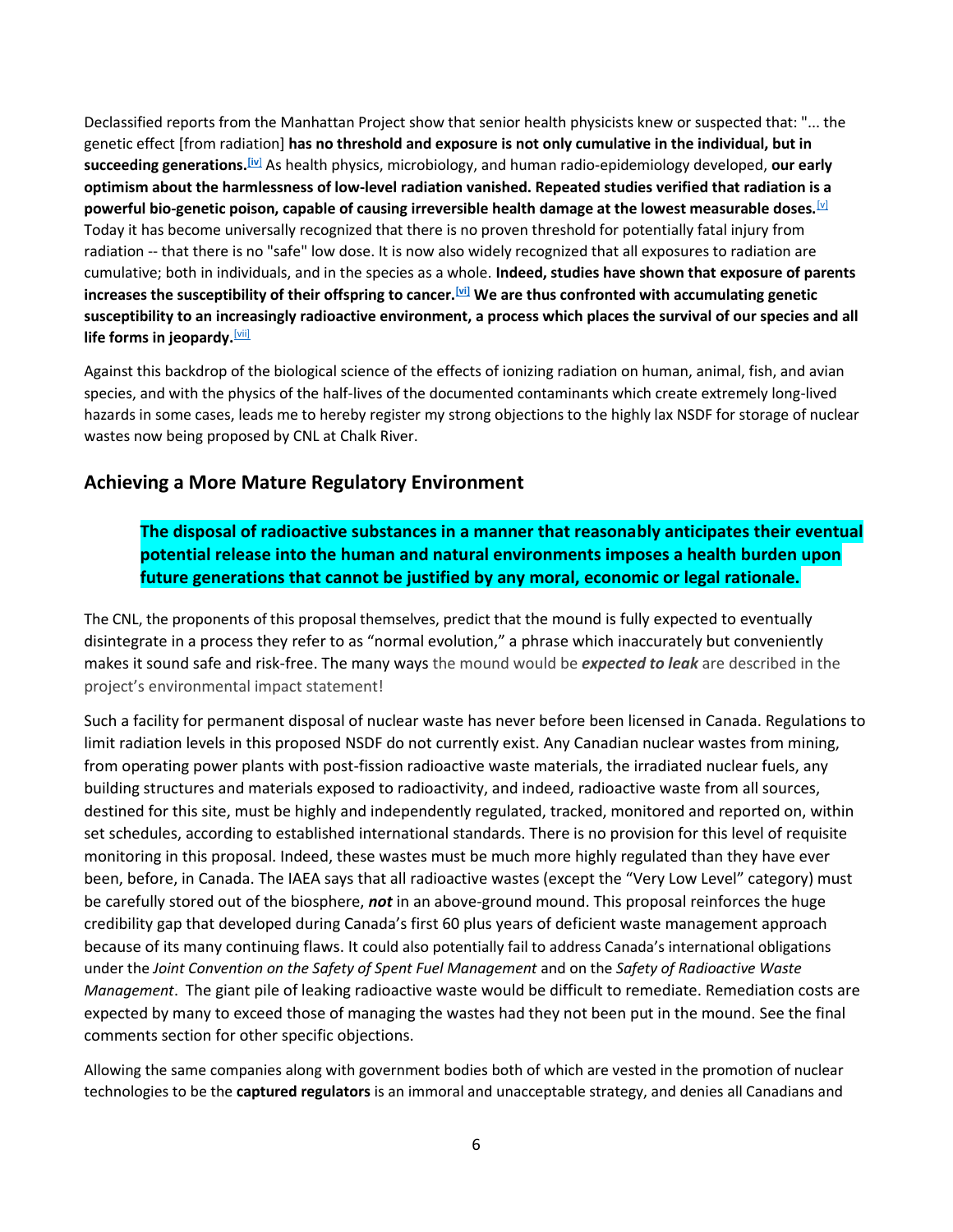our natural environments, the due diligence required to live up to the government's own stated core policy of utmost care for our collective health and wellbeing. Therefore, the structure and process for approving this proposal are flawed. Changes to the Canadian Environmental Act made by the Harper government in 2012 eliminated independent panel reviews for nuclear projects and excluded the Ministry of Environment (at the time) from the decision-making process. The proponent of this dump, CNL, has been managed since 2015 by a consortium of profit-making multinational corporations, although the Chalk River site and its wastes remain under public ownership. The Harper government's motives became quite clear, by directing the consortium to "take actions to increase revenues generated from [nuclear] commercial activities." They have since planned to dispose of "waste arising from [these] commercial activities" in the NSDF. Their current contract ends in 2025, when they could simply walk away from any responsibility if they so choose.

The CNSC, an unelected body, has sole responsibility for the CNL project approval, and it has demonstrated an apparent unwillingness to protect the environment and a preference to favour industry interests over public safety concerns. Again, on this proposal, we have the example of the CNSC having promoted in the past, the very same types of projects it was also tasked with regulating. This flaw is so clear and obvious that intentionally designing our government's nuclear management structure in this way, as our government has done since 2012 is a national embarrassment and shame, with no exaggeration. In 2017, the Trudeau government released the report of the Expert Panel [Gelinas Panel] that reviewed the environmental assessment process, and set out how the government should make decisions on proposals which affect the health of Canadians and our environment, recommending a major shift towards more inclusive, evidence-based, and sustainable decision making. Unfortunately, our nuclear sector has resisted many of these changes, and has not adopted the next generation of impact assessments with values of independence, sustainability, public participation, improved governance of assessments, indigenous rights and cogovernance, and strategic and regional assessments. I will address the proposal's most egregious and flagrant contradictions of these government recommendations in my final list of specific objections, immediately below:

## **Specific Objections to the NSDF**

 **The mound would contain hundreds of radioactive materials, dozens of hazardous chemicals and tonnes of heavy metals. In addition to the considerable wastes already accumulated there during more than 50 years of operation of the Chalk River Nuclear Labs, radioactive wastes are planned to be brought in from across Canada.** Radioactive materials destined for the dump include tritium, carbon-14, strontium-90, four types of plutonium (one of the most dangerous radioactive materials if inhaled or ingested), and up to 80 tonnes of uranium. Twenty-five out of the 30 radionuclides listed in the reference inventory for the mound are long-lived. This suggests the dump would remain dangerously radioactive for 100,000 years. A very large quantity of cobalt-60 in the dump would give off so much intense gamma radiation that workers must use lead shielding to avoid dangerous radiation exposures. The IAEA says high-activity cobalt-60 is "intermediate-level waste" and it, along with all the other wastes in this category, destined for this mound, **must be stored underground according to current best practices and conventions. Canada would therefore be shirking its international obligations as a member state of the IAEA and a signatory to an international nuclear waste treaty if it allowed this dump to be licensed**. Dioxin, PCBs, asbestos, mercury, and up to 13 tonnes of arsenic and hundreds of tonnes of lead are other non-radioactive poisons which would go into the dump.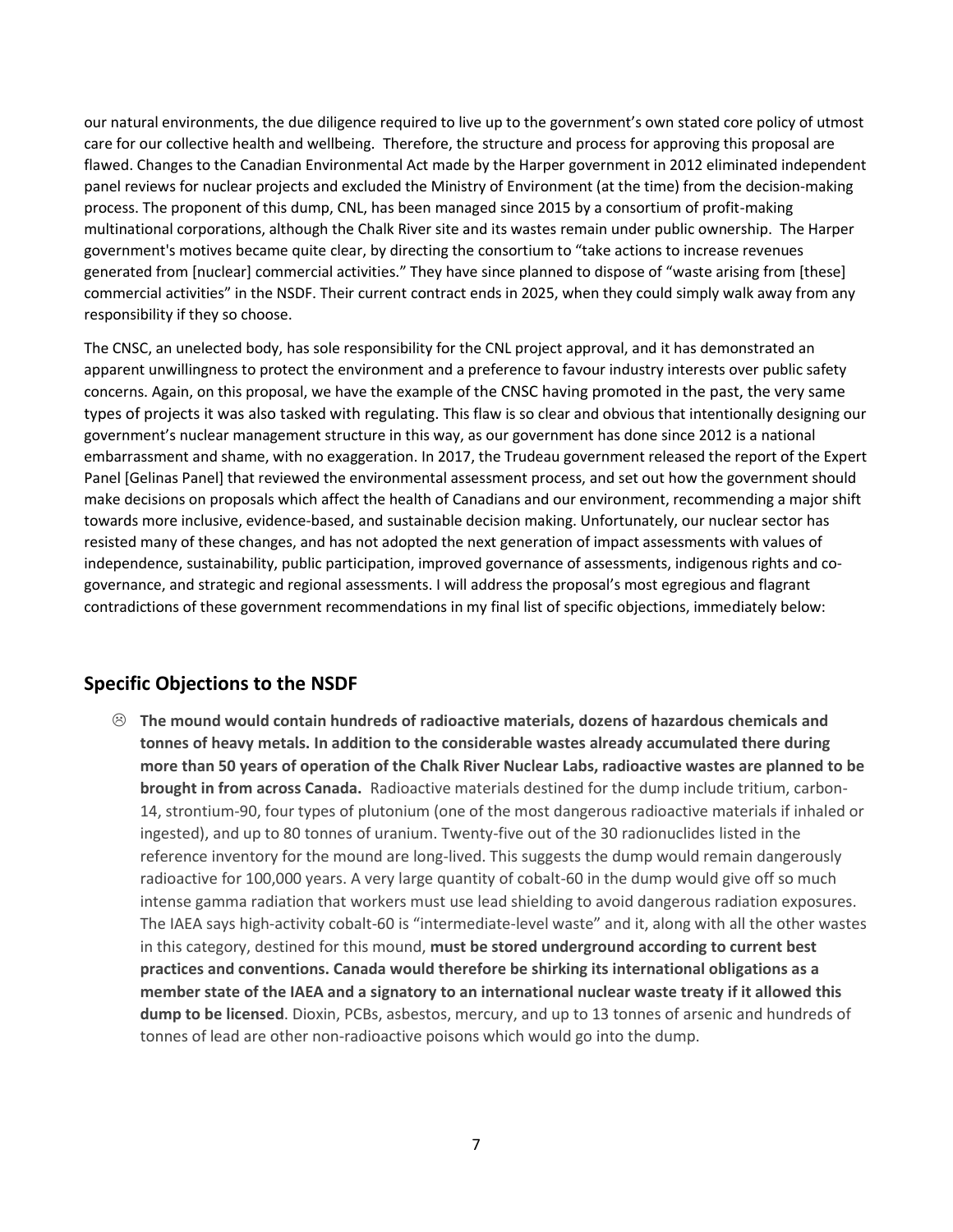$\odot$  The proposed license for the NSDF includes no enforceable requirements for "waste characterization". Here is the weak stipulation contained: "The licensee shall perform waste characterization at appropriate steps in the management of radioactive waste. The characterization of radioactive waste shall include the *principal* radionuclides relevant to safety and assurance that the waste or waste package will meet the acceptance criteria for the appropriate steps in the management of radioactive waste. Waste characterization shall include assessing the physical, mechanical, chemical, biological, thermal and/or radiological properties of the waste, including *dominant* radionuclide content, *as applicable*. The licensee shall maintain records of the *relevant* characteristics of the waste based on the characterization performed." [emphasis added] Assessing only "principal" or "dominant" radionuclides is subjective. This means that the licensee can choose to ignore most of the radionuclides in the waste, making it impossible to track them and adhere to limits in the Waste Acceptance Criteria. The phrase "as applicable" means that even tracking "dominant" radionuclides *is optional*.

Their word choices highlighted above are important examples of slick language which benefits the licensee by giving them options about the degree to which, and when and exactly how the characterization, assessment and tracking are to be carried out, and appears to enable them to decrease potential liabilities. Additionally, Section 3 (1) (j) of the General Nuclear Safety and Control Regulations requires that an application for a license provide, "the name, quantity, form, origin and volume of any radioactive waste or hazardous waste" to be disposed of. The NSDF Environmental Impact Statement only provides a list of 31 radionuclides that would go in the mound without describing in what waste types they are found (contaminated soils, demolition wastes, commercial wastes, etc.). The radionuclide list is incomplete. Dozens of radionuclides including decay products are missing from the list. There is also no information on quantity, form, origin or volume.

- $\odot$  This type of above-ground, low and medium waste storage is an experimental, unproven technology, and therefore puts Canadians at further risk. This is not compatible with the government's stated core policy of protecting the *Safety of People and the Environment,* and specifically breaks a number of international agreements designed to protect world citizens from experimentation, that Canada has signed. The draft plan fails to do this. (See next point.)
- $\otimes$  As a party to the following international human rights treaties, conventions and covenants, by potentially allowing the use of unproven storage of fuel wastes, and by other potentially insufficient, unproven and dangerous waste management and decommissioning processes, the government would not be carrying out its responsibility to protect its citizens (and environments) from becoming unknowing subjects in what would amount to experimentation – and which has the strong potential to expose them unduly to unnecessary releases of ionizing radiation into its water, air, and food supply: The United Nations Universal Declaration of Human Rights; The United Nations International Covenant on Civil and Political Rights; The United Nations International Covenant on Economic, Social, and Cultural Rights; The United Nations Convention on the Prevention and Punishment of the Crime of Genocide; The Nuremberg Principles; The United Nations Convention on the Rights of a Child; and The Helsinki Agreement. We challenge the authority of the federal government and the Canadian Nuclear Safety Commission (CNSC) to thereby cause unknown rates of current and future fatal and other cancers, genetic effects, numerous illnesses and damage to the overall human and fauna populations, and the flora of all potentially affected regions.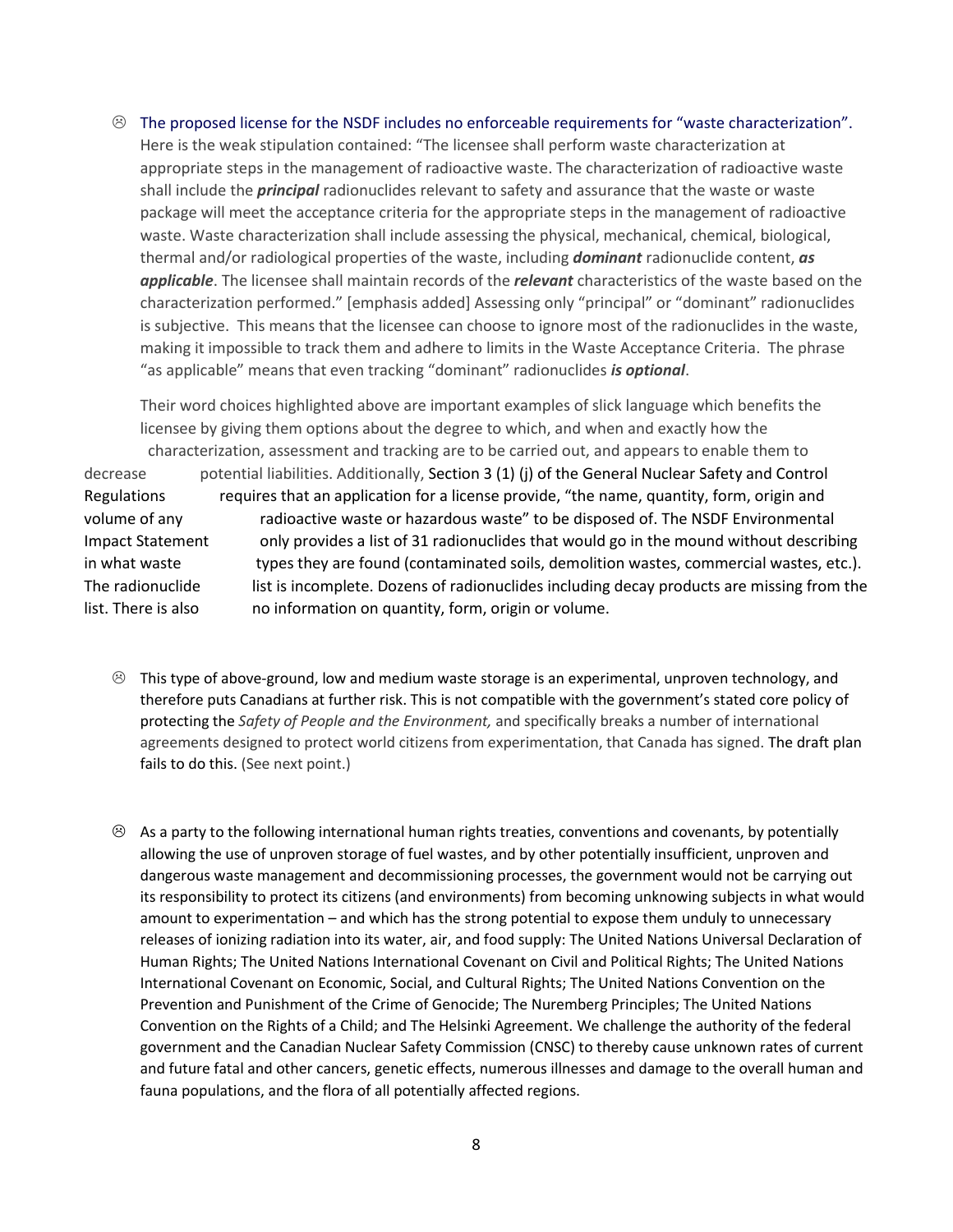# **Conclusion**

Why does it matter that Canada has one of the least robust systems of nuclear governance in the world? The nuclear business comes with risks of catastrophic accidents and produces dangerous and potentially deadly wastes, as just outlined. The potentially lethal effects of nuclear energy cannot be disguised, and the most stringent measures taken can only perhaps decrease, but never eliminate, the risks. There is no safe level of exposure to the radioactive waste substances produced in nuclear reactors, from mining, milling, and refining, and in transportation and storage. These materials remain hazardous for many, many millennia. Robust nuclear governance is needed to protect humans, other life forms, and the environment from these risks.

In light of all that, to license a huge, uncapped above-ground nuclear dump sited on a hillside over top of porous, fractured bedrock, within a kilometer of the Ottawa River with only 2 plastic liners separating a heavy, 7-story pile of some of the most toxic, long-lived substances on earth **is not a justifiable, safe enterprise which is founded on principles of protection of human health and the environment!** Great risks, and no demonstrable, true benefit to be gained. The IAEA requires that "For facilities and activities to be considered justified, the benefits that they yield must outweigh the radiation risks to which they give rise." The IAEA review of Canadian practices states that "Th*ere is no systematic evaluation of justification for the various practices involving radiation sources in the licensing process*." [emphasis added]. The IAEA has suggested that the CNSC should "establish a procedure to ensure the systematic implementation of justification in the authorization of all practices involving radiation sources."

In the current license application by CNL, *there is a distinct and dramatic disconnect between the nuclear industry's need to deal with dangerous wastes, and the public's right to be protected from radioactive pollutants, which are already created. By not explicitly addressing "justification", Canada's nuclear safety framework allows industry needs to prevail and planned radiation exposures to increase without any assessment of whether or not there are benefits to society at large that justify these predictable increased exposures.*

Given the poor site, it even appears that the nuclear wastes already there will need to be moved to a safer, below-ground storage location, if a suitable one can ever be found. Until then, careful interim storage and continuous monitoring will be required.

These are my comments on the most important failures and weaknesses of the Chalk River NSDF licensing proposal. Thanks in advance for including my complete submission on the public record of all feedback received.

[\[i\]](https://ukc-word-edit.officeapps.live.com/we/wordeditorframe.aspx?new=1&ui=en%2DUS&rs=en%2DUS&wdorigin=OFFICECOM-WEB.START.NEW-INSTANT&wdenableroaming=1&mscc=1&wdodb=1&hid=AA402FA0-40B2-3000-E9A6-1149598EA974&wopisrc=https%3A%2F%2Fvipassanatrust-my.sharepoint.com%2Fpersonal%2Fjudith_fox-lee_dhamma_org%2F_vti_bin%2Fwopi.ashx%2Ffiles%2Fac549aeca4a1490da830909acbe5a9fd&wdhostclicktime=1648761884544&jsapi=1&jsapiver=v1&newsession=1&corrid=94af02c4-cca4-43d3-8c66-862e081d0db3&usid=94af02c4-cca4-43d3-8c66-862e081d0db3&sftc=1&mtf=1&sfp=1&wdredirectionreason=Unified_SingleFlush&rct=Medium&ctp=LeastProtected#_ednref1) Bates, Albert K. The Karma of Kerma: Nuclear Wastes and Natural Rights, Journal of Environmental Law and Litigation Univ. of Oregon School of Law Vol 9, page 3 February 1988 & 1995

[\[ii\]](https://ukc-word-edit.officeapps.live.com/we/wordeditorframe.aspx?new=1&ui=en%2DUS&rs=en%2DUS&wdorigin=OFFICECOM-WEB.START.NEW-INSTANT&wdenableroaming=1&mscc=1&wdodb=1&hid=AA402FA0-40B2-3000-E9A6-1149598EA974&wopisrc=https%3A%2F%2Fvipassanatrust-my.sharepoint.com%2Fpersonal%2Fjudith_fox-lee_dhamma_org%2F_vti_bin%2Fwopi.ashx%2Ffiles%2Fac549aeca4a1490da830909acbe5a9fd&wdhostclicktime=1648761884544&jsapi=1&jsapiver=v1&newsession=1&corrid=94af02c4-cca4-43d3-8c66-862e081d0db3&usid=94af02c4-cca4-43d3-8c66-862e081d0db3&sftc=1&mtf=1&sfp=1&wdredirectionreason=Unified_SingleFlush&rct=Medium&ctp=LeastProtected#_ednref2) Gofman, J.W., Radiation and Human Health (San Francisco: Sierra Club Books, 1981), 23.

[\[iii\]](https://ukc-word-edit.officeapps.live.com/we/wordeditorframe.aspx?new=1&ui=en%2DUS&rs=en%2DUS&wdorigin=OFFICECOM-WEB.START.NEW-INSTANT&wdenableroaming=1&mscc=1&wdodb=1&hid=AA402FA0-40B2-3000-E9A6-1149598EA974&wopisrc=https%3A%2F%2Fvipassanatrust-my.sharepoint.com%2Fpersonal%2Fjudith_fox-lee_dhamma_org%2F_vti_bin%2Fwopi.ashx%2Ffiles%2Fac549aeca4a1490da830909acbe5a9fd&wdhostclicktime=1648761884544&jsapi=1&jsapiver=v1&newsession=1&corrid=94af02c4-cca4-43d3-8c66-862e081d0db3&usid=94af02c4-cca4-43d3-8c66-862e081d0db3&sftc=1&mtf=1&sfp=1&wdredirectionreason=Unified_SingleFlush&rct=Medium&ctp=LeastProtected#_ednref3) Bates, Id., 1.

[\[iv\]](https://ukc-word-edit.officeapps.live.com/we/wordeditorframe.aspx?new=1&ui=en%2DUS&rs=en%2DUS&wdorigin=OFFICECOM-WEB.START.NEW-INSTANT&wdenableroaming=1&mscc=1&wdodb=1&hid=AA402FA0-40B2-3000-E9A6-1149598EA974&wopisrc=https%3A%2F%2Fvipassanatrust-my.sharepoint.com%2Fpersonal%2Fjudith_fox-lee_dhamma_org%2F_vti_bin%2Fwopi.ashx%2Ffiles%2Fac549aeca4a1490da830909acbe5a9fd&wdhostclicktime=1648761884544&jsapi=1&jsapiver=v1&newsession=1&corrid=94af02c4-cca4-43d3-8c66-862e081d0db3&usid=94af02c4-cca4-43d3-8c66-862e081d0db3&sftc=1&mtf=1&sfp=1&wdredirectionreason=Unified_SingleFlush&rct=Medium&ctp=LeastProtected#_ednref4) Parker, H.M. Instrumentation and Radiation Protection, Health Physics 38:957, 970, June 1980

 $\mathbb{Z}$  Honicker, Petition for Emergency and Remedial Action Before the Nuclear Regulatory Commission (Petition), pp. 8-9 (1978); Mancuso, TY., et al., Radiation exposures of Hanford workers dying from cancer and other causes, Health Physics 33:369 (1977); Kneale, G.W., et al. Re-analysis of data relating to the Hanford study of the cancer risks of radiation workers, Late Biological Effects of Ionizing Radiation, Vol.1 (International Atomic Energy Agency; Vienna, 1978); Kneale, et al. Hanford Radiation Study III: a cohort study of the cancer risks from radiation to workers at Hanford, Br.].Ind.Med. 38:156